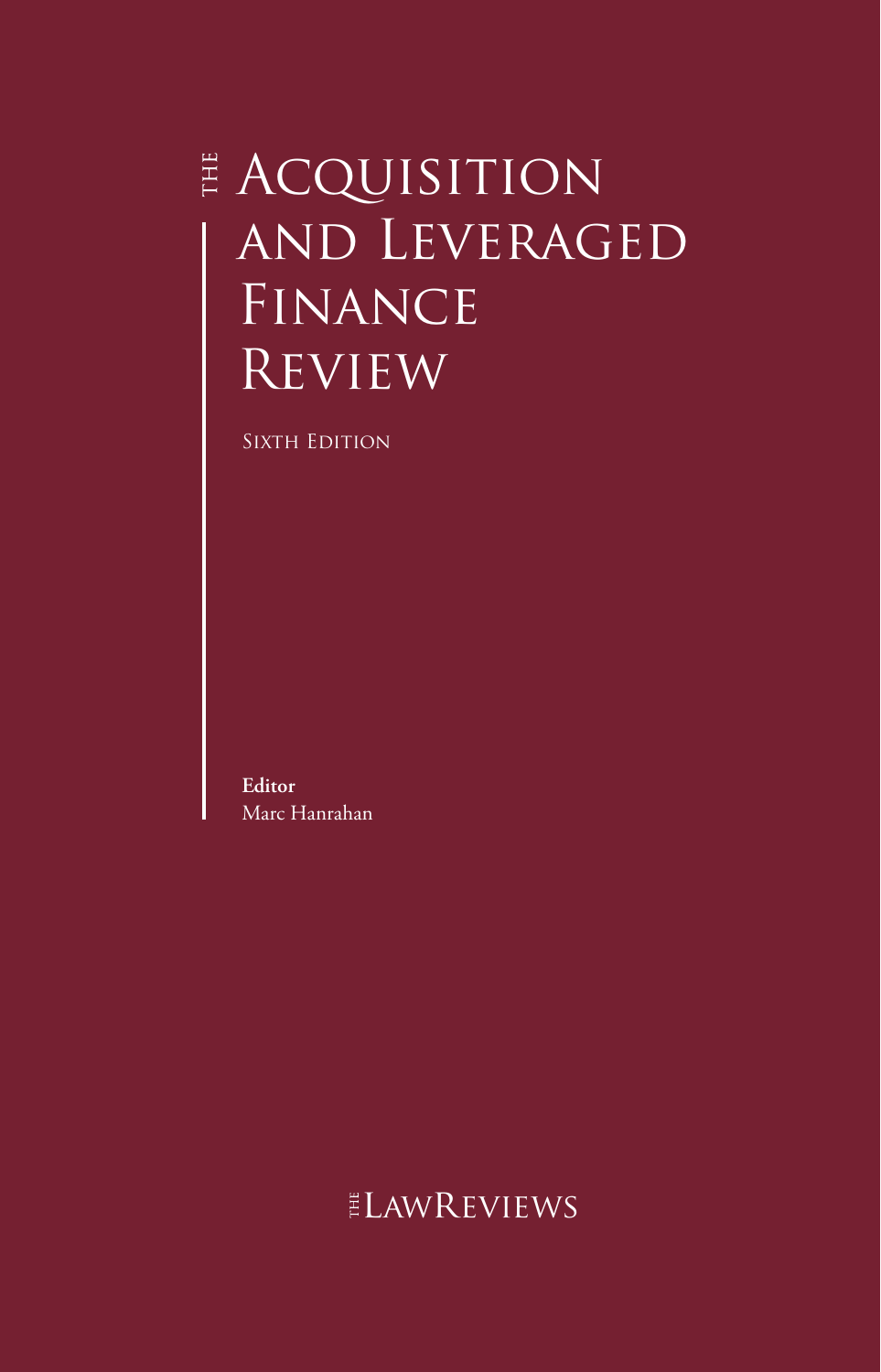**Chapter 11**

# IRELAND

*Catherine Duffy and Robbie O'Driscoll*<sup>1</sup>

### **I OVERVIEW**

Acquisition financing in Ireland typically consists of third party debt (usually by way of senior loans, but sometimes involving mezzanine or second lien debt), together with shareholder debt contributed by the shareholders or sponsors. High-yield bonds have not been a typical feature of acquisition financings in Ireland to date.

Historically dominated by local banks, the Irish lending landscape has changed significantly since the financial crisis. The traditional banking sector is now much smaller, with the remaining banks typically having a reduced risk appetite. This has led to the emergence of a number of direct lenders as significant providers of capital in the Irish market. While the focus of these lenders has predominantly been on the financing of property acquisitions and developments, many of these lenders have also provided financing for leveraged and acquisition financings. Bank finance however remains the most common source of third-party acquisition financing in the Irish market.

While many deals involving an Irish target will be governed by Irish law, larger multi-jurisdictional financings (particularly those involving non-Irish lenders or syndicated facilities) will typically be governed by the laws of another jurisdiction (usually English or New York law).

#### **II REGULATORY AND TAX MATTERS**

#### **i Licensing requirements**

Generally it is not necessary for a lender to be licensed before lending to a company in Ireland. Lending to a natural person may trigger a licensing requirement, but this is unlikely to be relevant in most leveraged and acquisition financings.

Ireland does not have any particular licensing or eligibility requirements for agents or security trustees and, provided that the agent or security trustee is not also carrying on banking business or other regulated activities in Ireland, there will be no requirement for it to be licensed in Ireland.

<sup>1</sup> Catherine Duffy is a partner and Robbie O'Driscoll is a senior associate at A&L Goodbody. The authors would like to thank Richard Marron and Peter Maher for their assistance with the preparation of this chapter.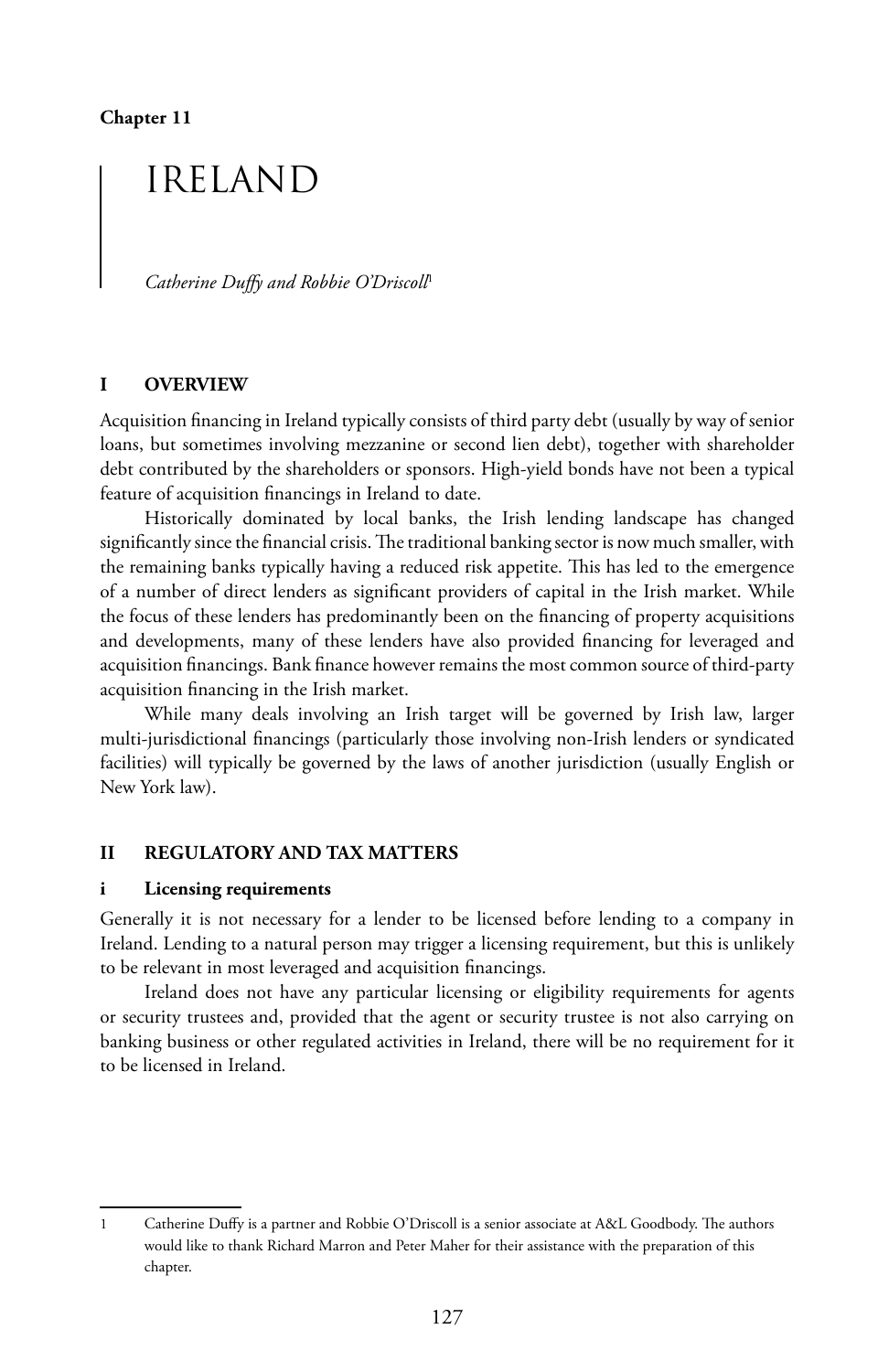# **ii Sanctions, anti-corruption and money laundering**

While not specific to leveraged and acquisition financings, general anti-corruption and anti-money laundering laws will apply.

Lenders must comply with anti-money laundering and anti-terrorism financing requirements under the Criminal Justice (Money Laundering and Terrorist Offences) Act 2010. The Criminal Justice (Corruption Offences) Act 2018 came into force in 2018. This Act repealed and replaced previous legislation on anti-corruption and bribery (the Prevention of Corruption Acts 1889 to 2010), consolidating Irish law on anti-corruption into a single piece of legislation.

# **iii Reporting requirement**

Notwithstanding that there may be no licensing requirement in Ireland, certain lenders will be required to make statistical reports to the CBI under the Credit Reporting Act 2013, which requires lenders to provide specific information in respect of credit exceeding €500 where the borrower is resident in Ireland or the governing law of the loan agreement is Irish.

# **iv Withholding tax**

Like the UK and many other European jurisdictions, Ireland imposes withholding tax on payments of interest, currently at a rate of 20 per cent. Withholding tax is imposed on payments of interest that have an Irish source. Interest will typically have an Irish source if the borrower is Irish resident or an Irish branch or if the loan is secured on Irish real estate.

However, withholding tax can be reduced or eliminated pursuant to a number of exceptions. In particular, in the case of cross-border interest payments, interest will be exempt if it is paid:

- *a* on quoted Eurobonds;
- *b* by a company in the ordinary course of business to a company resident in an EU Member State (other than Ireland) or in a country with which Ireland has entered into a double taxation treaty, provided that either the country generally imposes a tax on the interest receivable by the company or the interest is exempted under the relevant tax treaty. This exemption will not apply where it is paid in connection with a trade or business carried on in Ireland by the payee;
- *c* by a securitisation qualifying company to a person resident in an EU Member State (other than Ireland) or in a country with which Ireland has entered into a double taxation treaty, except where it is paid in connection with a trade or business carried on in Ireland by the payee; and
- *d* on certain wholesale debt instruments for which the term is less than two years.

Ireland has a comprehensive network of double taxation treaties. There are currently 74 countries with which Ireland has signed comprehensive double taxation agreements, of which 73 are currently in effect.

# **v Deductibility of interest**

A deduction is generally available for interest incurred by a company for the purposes of its trading operations. However, in certain circumstances an interest payment made by a company may be reclassified as a distribution for tax purposes, and no tax deduction will be available to the company in that instance.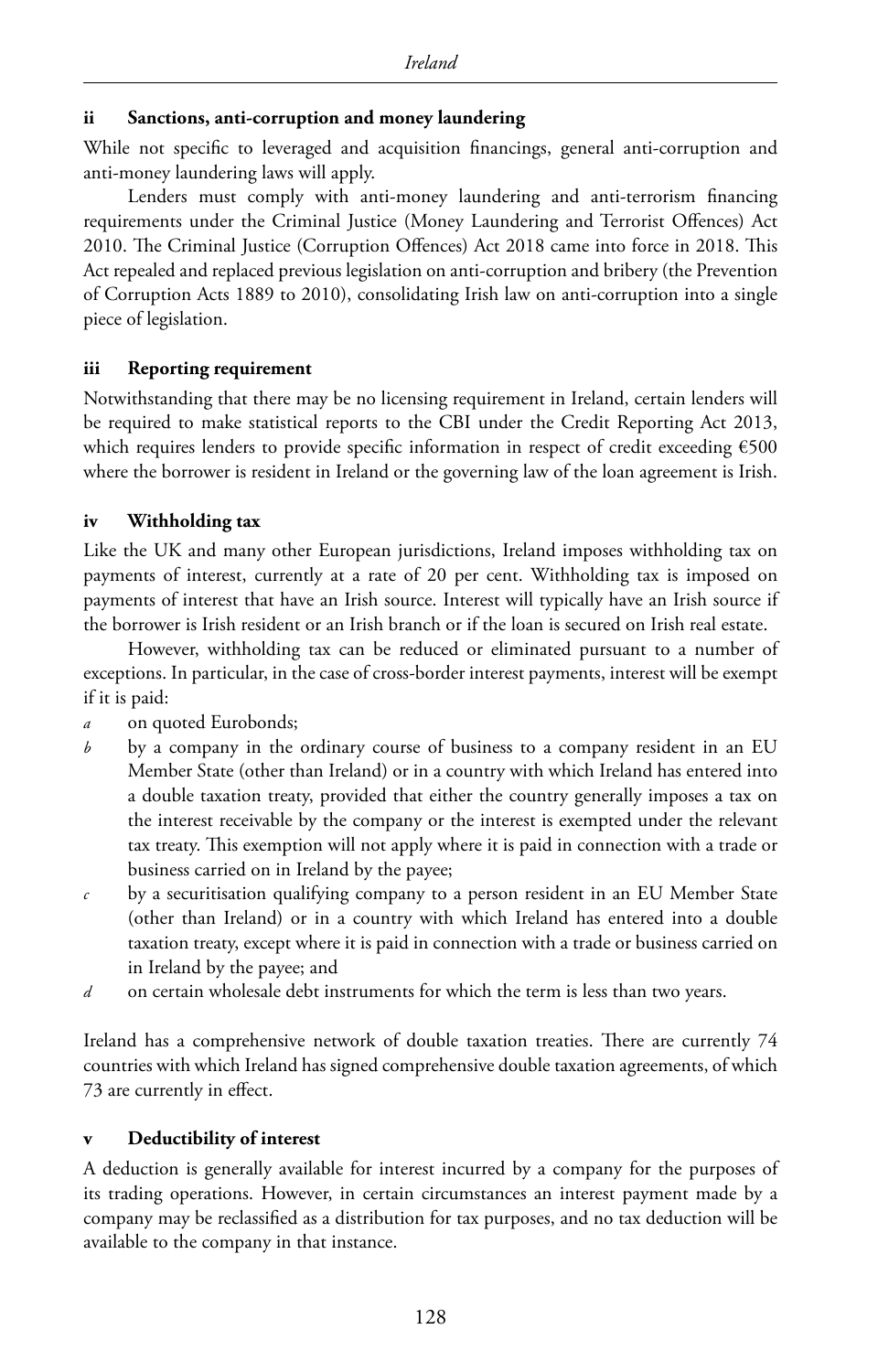A deduction is often available for interest incurred on borrowings of a company for the acquisition of shares of a trading company or of a company that holds shares in trading companies, or for lending to such companies, subject to certain conditions being satisfied.

Several conditions are required to be satisfied, including that the borrowing company must beneficially own, directly or indirectly, more than 5 per cent of the relevant company, and must share at least one director with the company or a connected company. Restrictions apply to the recovery of capital by the borrower from the company, and anti-avoidance measures deny the interest relief in certain circumstances.

#### **III SECURITY AND GUARANTEES**

#### **i Forms of guarantees and security**

#### *Guarantees*

Upstream, downstream and cross-stream guarantee and security packages are available and widely used in leveraged and acquisition financings involving Irish companies. Unlike many jurisdictions, guarantees are not typically required to be limited by way of guarantee limitations.

A guarantee must be in writing and signed by the guarantor to be enforceable under Irish law.2 A guarantee is a contract and so is subject to the general principles of contract law including that there must be consideration unless the guarantee is executed as a deed. Guarantees are often executed as a deed to remove any concerns about the adequacy of the consideration.

Prescribed warnings must be included in a guarantee where the Central Bank of Ireland's Consumer Protection Code 2012 and the SME Regulations<sup>3</sup> apply. These are unlikely to be relevant in most leveraged and acquisition financings.

Irish law distinguishes between guarantees and indemnities. A guarantee is a secondary obligation, which is dependent on the existence of the primary obligation. An indemnity is an undertaking as an independent obligation to make good a loss and will be enforceable even where the obligation guaranteed is not. Therefore, it is typical in leveraged and acquisition financings for a guarantee to be drafted as a guarantee and indemnity, in which case the distinction can be ignored in practice.

#### *Security*

Ireland is a creditor-friendly jurisdiction that allows creditors to obtain comprehensive security at a reasonable cost and, in principle, a creditor can take security over any assets belonging to an Irish company.4 While a security interest can take multiple forms under Irish law, the typical types of security interest provided in leveraged and acquisition financings are:

*a* charge: This is an agreement between a debtor and a creditor to make an asset available to the creditor to satisfy an underlying debt. This is the most common form of Irish security interest and is typically used in leveraged and acquisition financings for real

<sup>2</sup> Section 2 of the Statute of Frauds (Ireland) 1695.

<sup>3</sup> Central Bank (Supervision and Enforcement) Act 2013 (Section 48) (Lending to Small and Medium-Sized Enterprises) Regulations 2015.

<sup>4</sup> Certain limited categories of company may be prohibited from creating security over certain types of assets (e.g., regulated entities may be prohibited from creating security over client monies).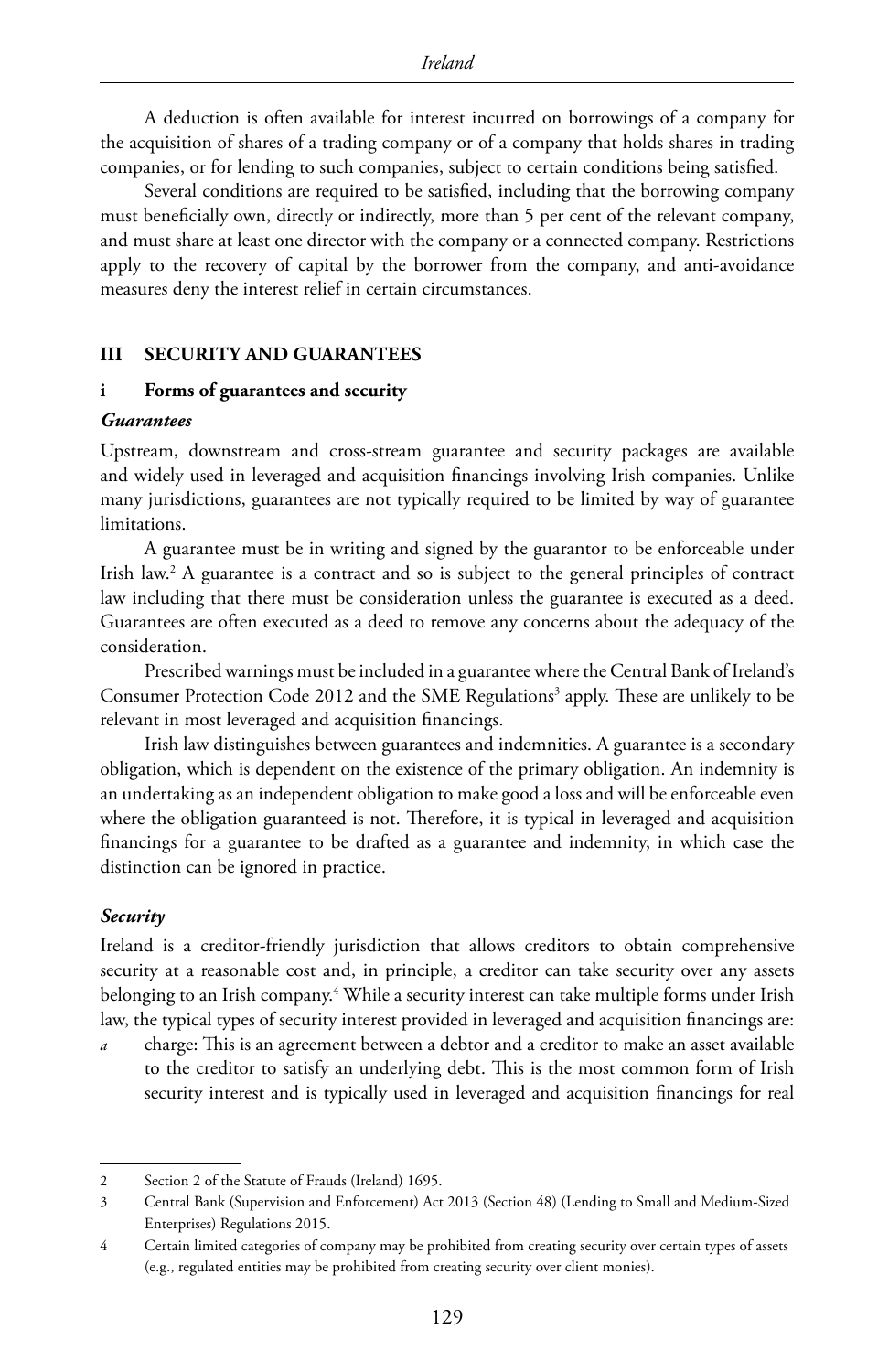estate, shares, intellectual property and bank accounts. A charge may be fixed or floating in nature. A fixed charge is a charge which attaches immediately upon execution of the security document to a specific asset or class of assets. A floating charge does not take effect immediately but will 'float' over the asset or assets and remain dormant until a defined event occurs or the creditor gives notice, or both. A purported fixed charge may be recharacterised by a court as a floating charge where the chargor retains significant ability to deal with the asset; however, unlike in England, the Irish courts have tended to look to the contractual terms (and not to the conduct of the parties) in determining whether a purported fixed charge should be recharacterised as a floating charge; and

*b* assignment: This is the transfer of legal or beneficial ownership of an asset by a debtor to a creditor, together with a right for the debtor to have the asset reassigned to it once the underlying debt has been repaid. It is typically used for intangible assets such as debts and other receivables. An assignment can be legal or equitable.

Typically in leveraged and acquisition financings, a debenture (general security agreement) will be provided by an Irish company creating (1) fixed charges and assignments over certain classes of assets and (2) a floating charge over all present and future assets of that company. Irish law permits security to be created over future assets, so security created under a debenture should automatically attach to newly acquired assets of an Irish company. Where security is created over real estate registered with the Property Registration Authority (PRA), an additional security agreement in the form prescribed by the PRA is required.

The concept of a trust is recognised in Ireland, and the use of a security trustee, who will hold security on trust for a changing group of lenders, is well established in the Irish market.

Third-party security is not uncommon, and is generally seen as workable as a matter of Irish law. This would most typically be encountered in relation to security granted by a shareholder or holding company that is not an obligor over shares it holds in or loans it has made to an obligor.

Security over non-Irish assets can be created under an Irish law-governed security document entered into by an Irish company. To what extent this security will be effective will depend on the nature of the secured asset and the laws applicable to the asset in its location. It is prudent to create security over non-Irish assets under a security document governed by the laws of the jurisdiction where those assets are located (particularly where those assets are of material value).

#### *Filings and notifications*

Security created over most types of assets by an Irish company must be registered with the Irish Registrar of Companies within 21 days of its creation, otherwise the security will be void against a liquidator and other creditors of the relevant company.<sup>5</sup>

Security created over real estate in Ireland should be registered with the PRA. Depending on the type of asset security is created over, additional filings may be required or desirable. For example, intellectual property may need to be registered in the relevant Irish or European

<sup>5</sup> Section 409 of the Companies Act 2014. Exceptions apply for security created over, amongst other things, cash, shares, bonds and debt instruments.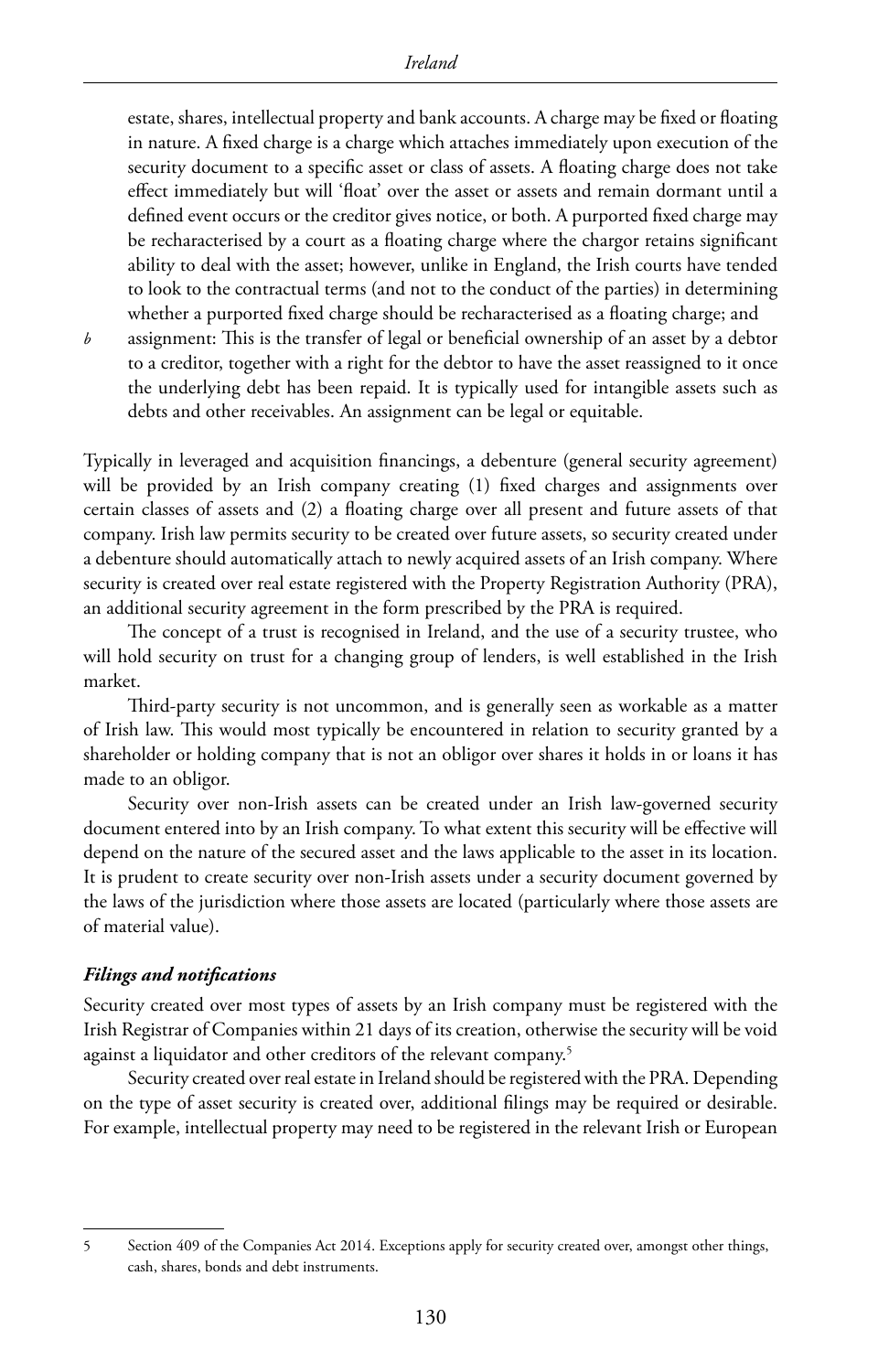registries. Security over a movable asset such as an aircraft, ship or rolling stock may be required to be registered in the state of registration or, if different, the state where the asset is located or operates from.

Where a fixed charge over book debts or receivables is created by an Irish company, a notice should be filed with the Irish Revenue Commissioners within 21 days of its creation, as failure to do so may impact on the secured creditor's level of recovery.<sup>6</sup>

For a security interest created by way of assignment, to create a legal as opposed to equitable security interest, a notice of the assignment must be served on the counterparty.<sup>7</sup> There is no time frame within which this notice must be served. It is not necessary to require the counterparty to acknowledge the notice; however, it would be desirable to obtain the counterparty's acknowledgement where the notice requires the counterparty to carry out or refrain from carrying out certain actions in respect of the secured assets.

#### **ii Limitations on the grant of guarantees and security**

#### *Corporate benefit*

The Companies Act 2014 (the Companies Act) largely abolished the law of ultra vires (i.e., the rule that a company may not act for a purpose not expressly or impliedly provided for in its memorandum of association).

However, it is a general principle of Irish law that the directors of an Irish company must exercise their powers in what they consider to be the best interests of the company (i.e., there must be a commercial justification or benefit for what the directors do). Where a company enters into a transaction that does not benefit it, the transaction will be void. Irish courts have typically taken a pragmatic approach to corporate benefit, and there is helpful Irish case law that supports the view that, when considering what corporate benefit results from a transaction, consideration may be given to the benefits that accrue to the group of companies of which the company in question is a member and not just to the company itself.

#### *Financial assistance*

Section 82 of the Companies Act prohibits any Irish company from giving financial assistance for the purpose of an acquisition of shares in the company or its holding company, unless an exemption applies or unless validated by the 'summary approval procedure'.

Where the financial assistance is being given by a company that is a private company, it can avail of the 'summary approval procedure' (whitewash) which will validate the giving of financial assistance by that company. This involves, among other things, the directors making a declaration that in their opinion the company will be able to pay its debts and liabilities in full as they fall due in the 12 months following the giving of the financial assistance. In addition, certain exemptions are available, including an exemption for refinancings.

<sup>6</sup> Section 1001 of the Taxes Consolidation Act 1997.

<sup>7</sup> Under Section 28(6) of the Supreme Court of Judicature (Ireland) Act 1877, the requirements for a legal assignment are: (1) express notice in writing must be given to the debtor; (2) the assignment must be in writing under the hand of the assignor; (3) it must be of the whole of the debt; and (4) it must be absolute and not by way of charge.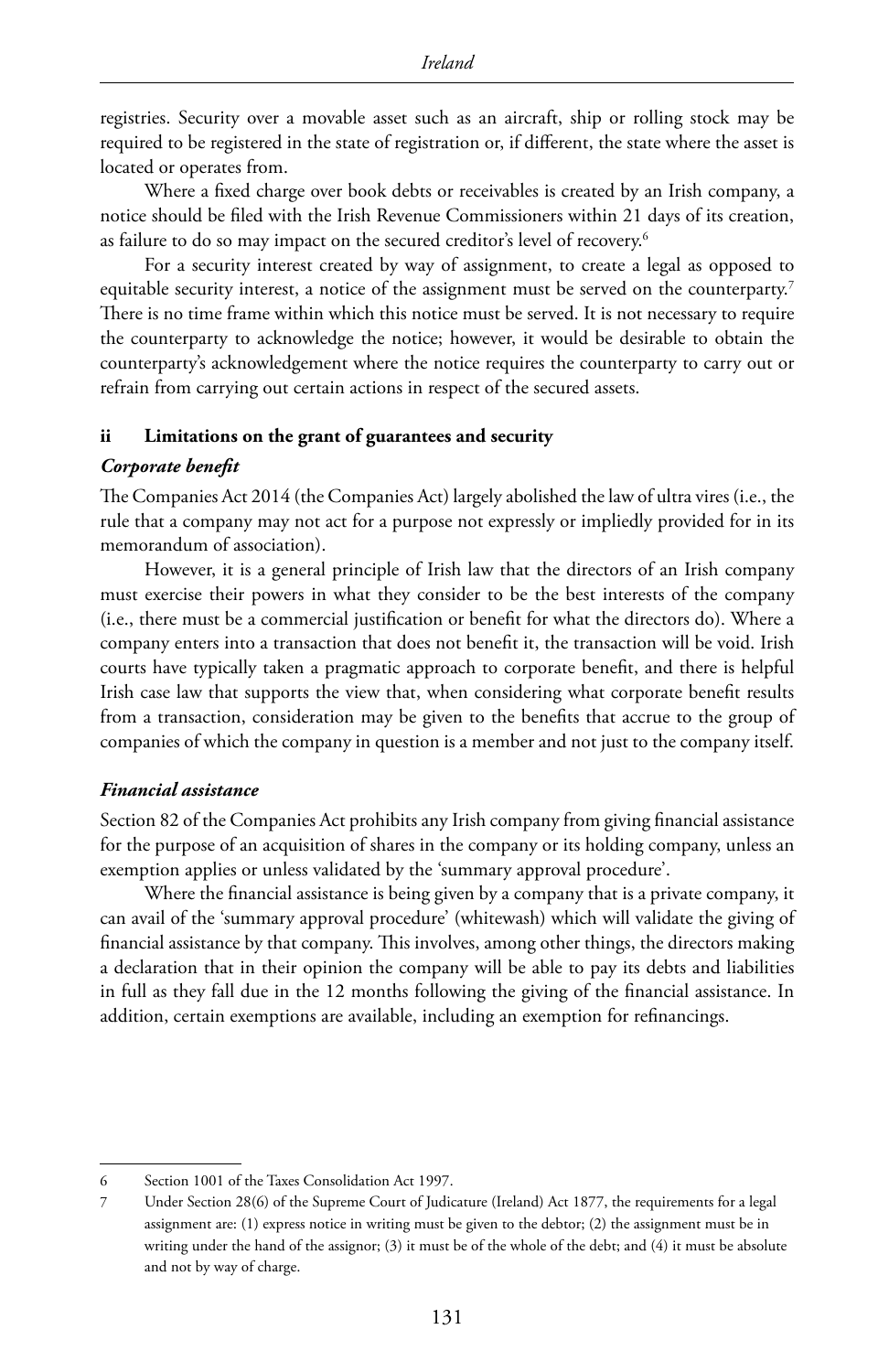Where the company is a public company or is a subsidiary of a public company, it may not avail itself of the whitewash procedure, but other exemptions may apply.8

### **iii Clawbacks and preferences**

There are provisions of the Companies Act which allow for transactions entered into by an Irish company to be set aside. These include:

- *a* improperly transferred assets: Where a company is being wound up, the High Court may, if just and equitable, order the return of assets the subject of a disposal (including by way of security) where such disposition had the effect of perpetrating a fraud on the company, its creditors or its members.9 There is no time limit within which an improper transfer can be challenged;
- *b* unfair preference: Any conveyance, mortgage or other act relating to property of a company, which is unable to pay its debts as they become due, within six months of the commencement of a winding-up with a view to giving such creditor (or any surety or guarantor of the debt due to such creditor) a preference over its other creditors, will be invalid.10 Case law (under the equivalent provision of the previous Companies Act) indicates that a 'dominant intent' must be shown on the part of the company to prefer that creditor over other creditors. Furthermore, this Section is only applicable if at the time of the relevant act, the company was already insolvent. Where the conveyance, mortgage, etc. is in favour of a 'connected person' (such as a director), the period is extended to two years. If a transaction is held to be an unfair preference, a liquidator or receiver of the company may recover the money paid or property transferred to the creditor, or may have the security set aside; and
- *c* invalid floating charge: A floating charge created within the 12 months before the commencement of the winding-up of a company will be invalid except to the extent of monies actually advanced or paid, or the actual price or value of goods or services sold or supplied, to the company at the time of or subsequently to the creation of, and in consideration for the charge, or to interest on that amount at the appropriate rate or unless the company was solvent immediately after the creation of the charge.<sup>11</sup> Where the floating charge is created in favour of a 'connected person', the 12-month period is extended to two years.

# **IV PRIORITY OF CLAIMS**

#### **i Priority of claims on insolvency**

Typically the distribution of assets on winding-up of an Irish company would be as follows:

- *a* fees, costs and expenses of a receiver;
- *b* payment due to a fixed charge holder;
- *c* super-preferential creditors (see below for further information);

<sup>8</sup> In the context of an acquisition of an Irish public limited company, it should be possible to reregister the company as a private limited company, following which financial assistance could be given by the company and its Irish subsidiaries (see 'Acquisitions of Public Companies' below).

<sup>9</sup> Section 443 of the Companies Act.

<sup>10</sup> Section 604(2) of the Companies Act.

<sup>11</sup> Section 597 of the Companies Act.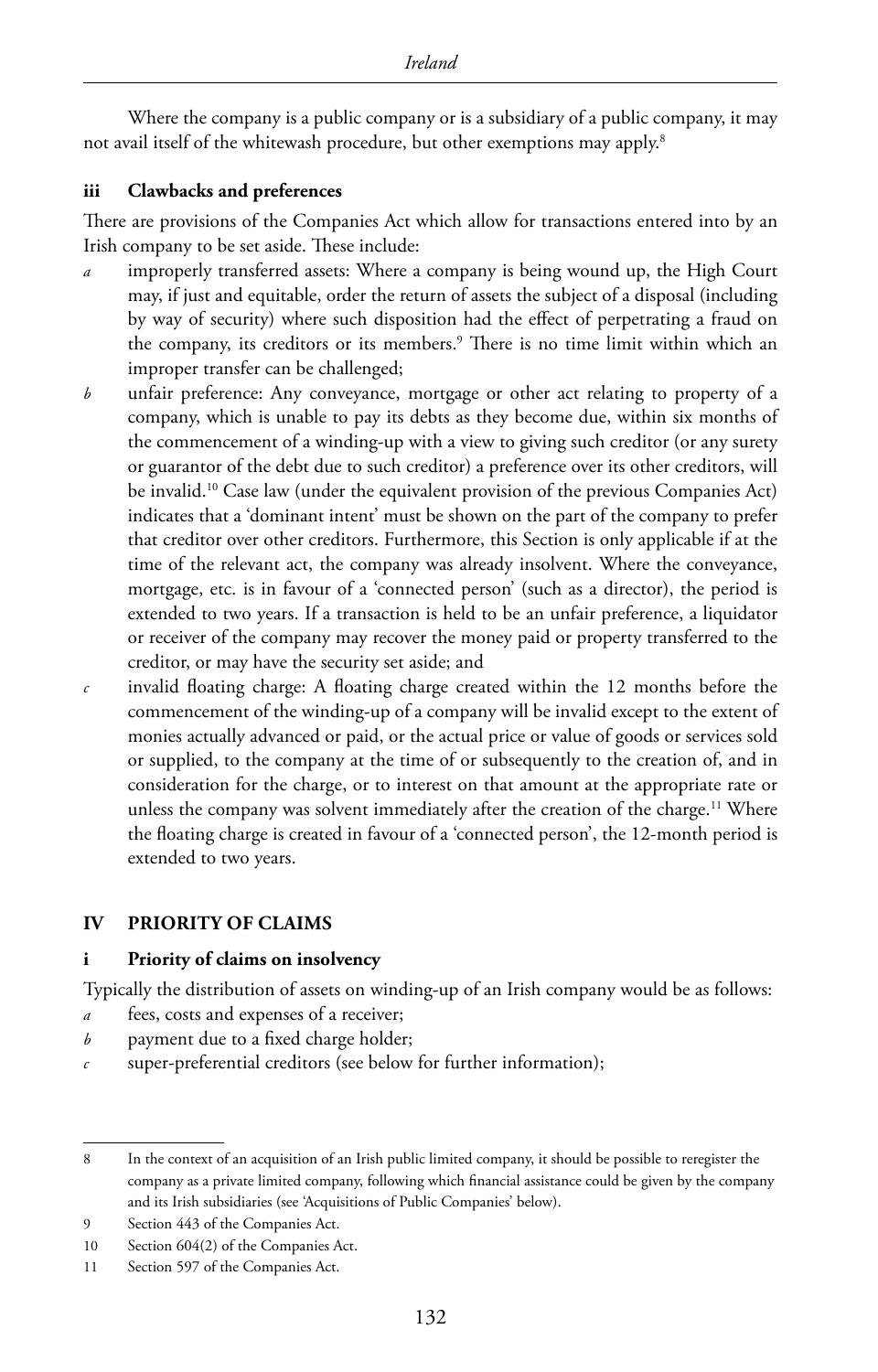- *d* amounts certified by an examiner as liabilities of the company incurred during the protection period certified by the examiner as necessary to ensure the survival of the company as a going concern; $12$
- *e* costs, charges and expenses of the liquidation (including the liquidator's fees, costs and expenses);
- *f* any claim by preferential creditors (generally taxes, rates and employee entitlements);
- *g* payment due to the holder of any floating charge;
- *h* payment to unsecured creditors;
- *i* claims of subordinated creditors; and
- *j* monies due to shareholders by way of return of capital and surplus assets.

Within each category, all claims in that category must receive full payment before any proceeds are distributed to the creditors in the subsequent category.

A holder of a fixed charge will, however, rank behind the costs and expenses of an examiner which have been sanctioned by a court and debts that have 'super-preferential' status. In relation to such super-preferential debts, the holder of a fixed charge over book debts may be obliged by the Irish Revenue Commissioners to pay all or part of claims for arrears of income tax and VAT out of the proceeds of its charge.<sup>13</sup> However, if the charge holder has notified the Revenue Commissioners of details of the fixed charge within 21 days of the creation of the charge, then their liability is limited to liabilities incurred by the company after the Revenue has issued a notice of default to the charge holder.

It is possible (and customary) for secured creditors to agree amongst themselves on the order of application of the proceeds of enforcement of their security (see Section IV.ii, which follows this paragraph).

#### **ii Subordination and intercreditor agreements**

Contractual subordination is possible in Ireland and intercreditor agreements are commonly used to clarify the relationship between two or more classes of creditors.

Intercreditor agreements for Irish leveraged and acquisition financings tend to be based on the Loan Market Association's (LMA) standard form. This may be Irish law-governed or, in the context of larger multi-jurisdictional financings, may be governed by the laws of another jurisdiction. In smaller or less complicated transactions, the borrower's sponsors and the lenders may enter into a simple subordination agreement.

Unlike in England, the Companies Act gives statutory recognition to subordination to bind a liquidator in a winding up.<sup>14</sup> In addition, there is general agreement that customary subordination provisions (such as those found in the LMA's intercreditor agreement) should be enforceable between the contracting parties in Ireland.

Structural subordination is also possible and may be desirable depending on the particular terms of the transaction.

<sup>12</sup> Examinership is a court supervised corporate recovery process available to insolvent (but potentially viable) companies. This provides a moratorium on creditor action for a period of time to enable the examiner appointed to the company to review the company's affairs, consider its viability and, where possible, formulate proposals for its survival.

<sup>13</sup> Section 1001 of the Taxes Consolidation Act 1997.

<sup>14</sup> Section 618(2) of the Companies Act 2014.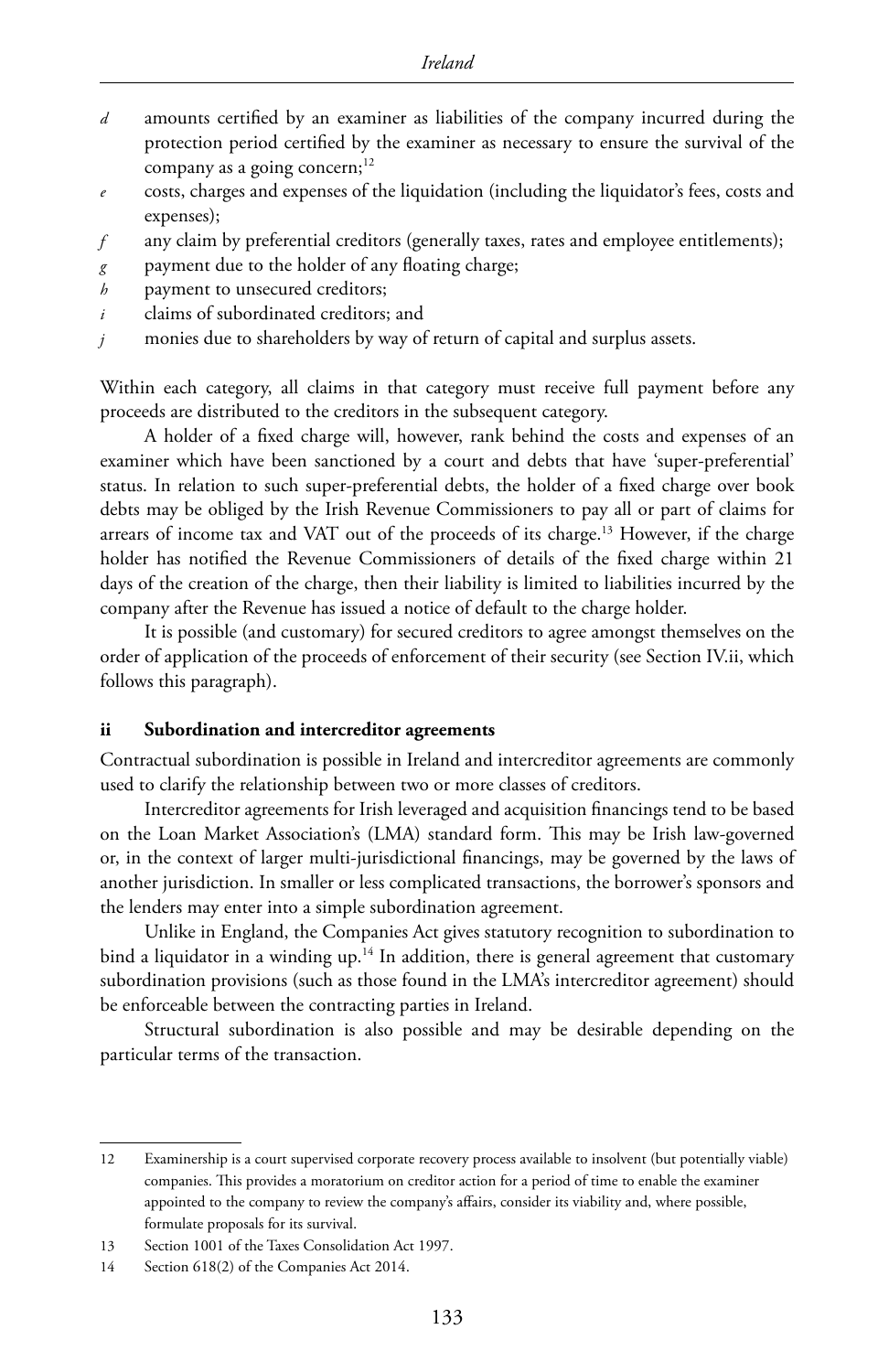#### **V JURISDICTION**

#### **i Choice of law and jurisdiction**

Some but not all loan and intercreditor agreements for leveraged and acquisition financings involving Irish companies are governed by the laws of a foreign jurisdiction (most frequently, English or New York law).

Rules governing the choice of law for EU Member States (such as Ireland) are determined by the Rome I Regulation<sup>15</sup> in the case of contractual obligations and the Rome II Regulation<sup>16</sup> in the case of non-contractual obligations. The Rome I Regulation provides that a contract shall be governed by the law chosen by the parties. Therefore, where a contract specifies that the laws of any jurisdiction shall apply, the Irish courts are bound to apply that choice. However, pursuant to Article 3(3) of the Rome I Regulation, where mandatory rights or protections afforded under Irish law do not exist under the laws of the chosen jurisdiction, the Irish court will afford those rights and protections to the relevant parties. The Rome II Regulation provides that non-contractual obligations shall be governed by the laws of the jurisdiction chosen by the parties. This is subject to exceptions that are largely (but not entirely) similar to those set out in the Rome I Regulation.

The submission by an Irish company to the jurisdiction of the courts of another jurisdiction will generally be upheld by the Irish courts.

Irish courts do not automatically give leave to serve process on parties located outside Ireland even where that party has agreed to submit to the jurisdiction of the Irish courts, so it is customary to require foreign obligors to appoint an Irish person as its agent for service of process in Ireland.

#### **ii Enforceability of foreign judgments**

In accordance with the Brussels Regulation,<sup>17</sup> a judgment made by the courts of an EU Member State can be enforced in Ireland as if it had been delivered in Ireland, but it may be necessary to obtain an order of the Irish courts in order to do so. Such an order will generally be made; however, the Irish courts can refuse to recognise a foreign judgment in certain situations, including if: (1) it would be manifestly contrary to public policy in Ireland; (2) the defendant was not properly served with the proceedings in sufficient time to arrange for their defence; or (3) the judgment is irreconcilable with a judgment given between the same parties in Ireland.

Judgments granted outside of the EU will generally also be recognised and enforced in Ireland subject to obtaining an order of the Irish courts. In respect of such judgments, in order to be enforceable, such judgment must, amongst other things: (1) be for a definite sum of money; (2) be final and conclusive; and (3) have been given by a court of competent jurisdiction.

Any order of the Irish courts may be expressed in a currency other than euro in respect of the amount due and payable, but the order may be issued out of the Central Office of the Irish High Court expressed in euro by reference to the official rate of exchange prevailing on the date of issue of the order.

<sup>15</sup> Regulation (EC) No. 593/2008 on the law applicable to contractual obligations.

<sup>16</sup> Regulation (EC) No. 864/2007 on the law applicable to non-contractual obligations.

<sup>17</sup> Regulation (EU) No. 1215/2012 on jurisdiction and the recognition and enforcement of judgments in civil and commercial matters (recast).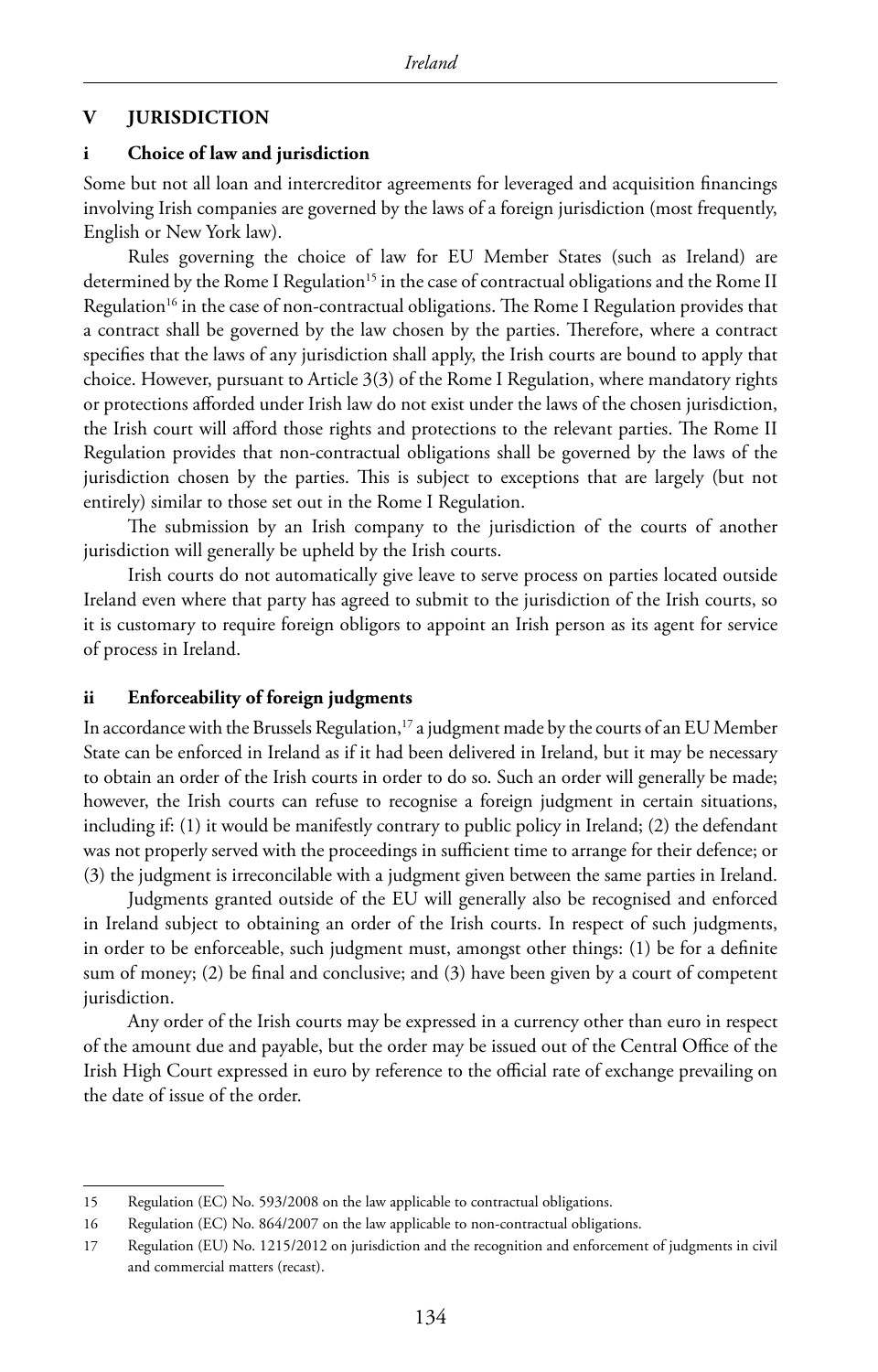# **VI ACQUISITIONS OF PUBLIC COMPANIES**

The financing of the acquisition of an Irish public company involves additional issues for lenders relative to the acquisition of a private company.

# **i Regulation and bid structure**

Public takeovers in Ireland are regulated by the Irish Takeover Panel Act 1997, which established the Irish Takeover Panel (the Panel), the Irish Takeover Rules (the Takeover Rules) and the European Communities (Takeover Bids (Directive 2004/25/EC)) Regulations 2006. The Takeover Rules have the force of law and are administered by the Panel. The Panel has the power to issue rulings and directions which themselves have the force of law. The Takeover Rules apply to public companies incorporated in Ireland whose shares are, or have in the previous five years been, traded on the Irish Stock Exchange (including ESM which is the Irish equivalent to London's AIM), the London Stock Exchange (including AIM), the New York Stock Exchange and NASDAQ.

There are two principal methods of acquiring control of a public company in Ireland: (1) a general public offer to all shareholders of the target to purchase the shares (a tender offer); or (2) a scheme of arrangement (a scheme). In a tender offer, the bidder makes an offer directly to the shareholders of the target and largely controls the process. A scheme is driven primarily by the target and requires the approval of the Irish High Court. Schemes have tended to be the favoured transaction structure in recent years for recommended offers. Subject to certain changes required as a result of different procedures and time frames applicable to a scheme, most of the Takeover Rules apply in an equivalent manner to a scheme as to a tender offer.

# **ii Key financing related issues**

The key issues that arise under the Takeover Rules on the financing of a public company takeover are as follows:

- *a* certain funds: Where the consideration for an offer is cash or includes a cash element, the offer document must include a cash confirmation, usually from the bidder's financial adviser, that the bidder has sufficient resources available to satisfy acceptance of the offer in full. Any debt required for the offer must be fully and, save in respect of conditions relating to the closing of the offer, unconditionally committed prior to the bidder making a firm intention to make an offer. As in the UK, if a cash confirmation proves inaccurate, the Takeover Panel can direct the person who made the statement to provide the necessary funds. Therefore, fundable commitment or long-form finance documentation will in practice be required to be in place on or before an offer announcement is made;
- *b* confidentiality: It is a fundamental aspect of the Takeover Rules that absolute secrecy must be maintained until a bid is announced; this applies to both hostile and recommended bids. The Takeover Rules are restrictive in terms of the extension of the 'circle of knowledge', and Panel engagement is typically required earlier in the process than in the UK. There is no equivalent to the UK 'Rule of Six' (which requires bidders to consult the UK Takeover Panel before more than a total of six parties (including potential lenders) are approached about an offer). In Ireland, the Panel must be consulted when a potential bidder proposes to approach anyone other than individuals in its organisation who 'need to know' and its immediate legal and financial advisers; this means that the Panel should be consulted prior to approaching potential lenders;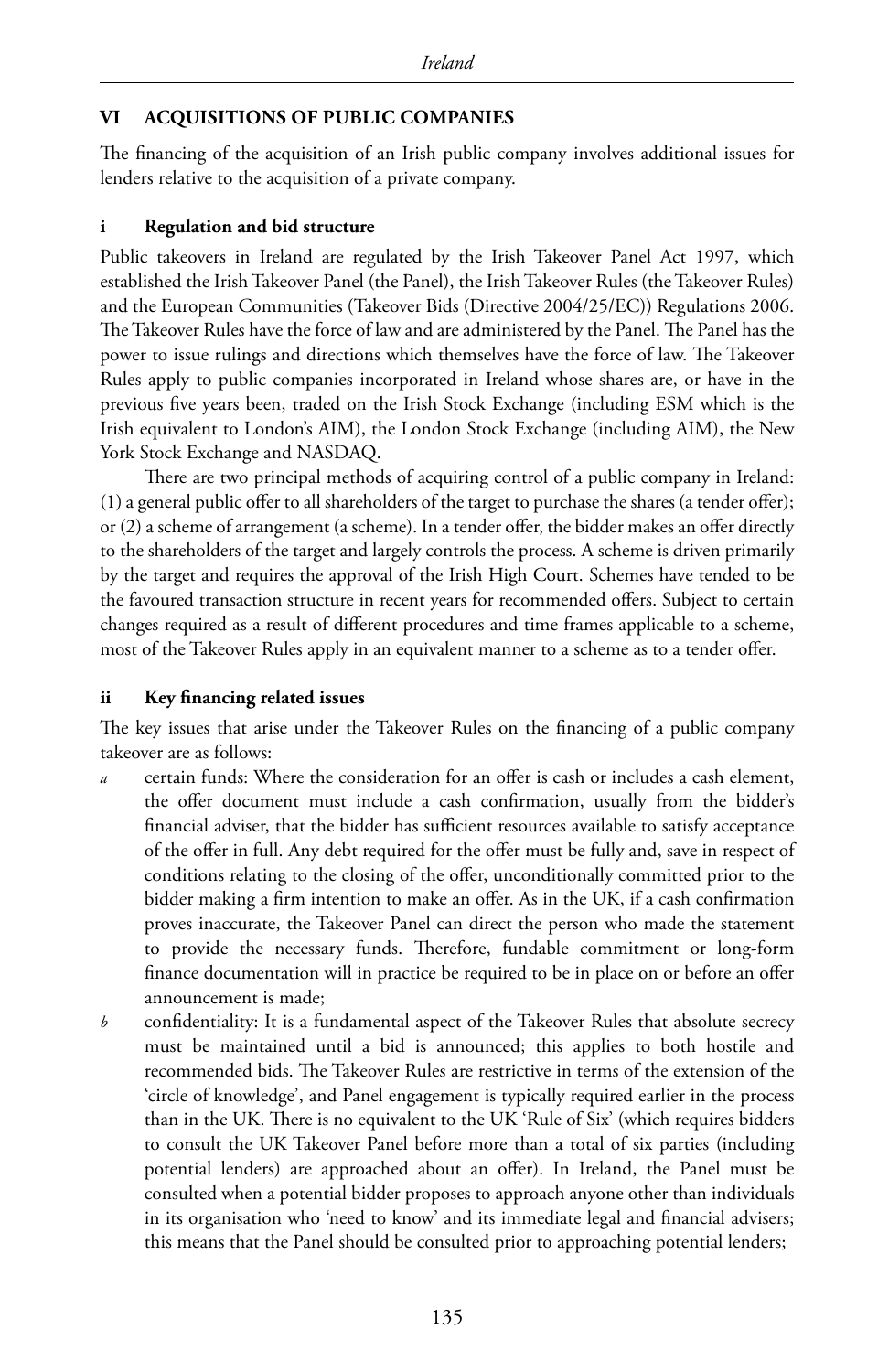- *c* disclosure of terms: The offer document must contain a description of how the offer is to be financed, the source of the finance and the principal lenders or arrangers. If the payment of interest on, repayment of or security for, any liability (contingent or otherwise) will depend to any significant extent on the business of the target, the arrangements must be described in the offer document;
- *d* equality of information: Under the Takeover Rules, information relating to an offer must be made equally available to all shareholders. If it is proposed that debt will be syndicated, it will be necessary to seek a derogation from Rule 20.1 from the Panel to permit any syndicate member who is a shareholder or intending shareholder of the target to participate in the debt syndicate and receive non-public information. In this case, the Panel will require that the lenders establish effective information barriers; and
- *e* special deals with favourable conditions: The Takeover Rules restrict a bidder from making arrangements with shareholders of the target with favourable terms, except with the consent of the Panel. This can be an issue in syndication if potential lenders hold (or may hold) shares in the target. Again, the Panel may grant consent where effective information barriers are put in place.

#### **iii Acceptance thresholds and squeeze-out**

For a tender offer, the acceptance threshold would typically be set at 80 per cent or 90 per cent as the bidder will need to obtain this level of acceptances in order to rely on the compulsory acquisition (squeeze-out) procedure (the percentage depends on whether the Takeover Directive applies to the target and, if so, a 90 per cent threshold will apply). A bidder will typically reserve the right to reduce its acceptance condition.

As in the UK, lenders may be able to get comfortable with a minimum 75 per cent acceptance condition as this would allow the bidder to ensure that special resolutions are carried. Special resolutions are required, amongst other things, to amend the company's constitution and approve certain capital restructurings. 75 per cent of acceptances would also allow the bidder to delist the target and convert the target to a private company, which would allow the target and its Irish subsidiaries to give financial assistance in connection with the financing (subject to such companies availing of the summary approval procedure under the Companies Act).

For a scheme, the resolution to approve the scheme must be passed by a majority in number of the target company's shareholders representing 75 per cent in value of shareholders voting at the meeting (in person or by proxy). Provided that the resolution is passed and the approval of the Irish High Court has been obtained, the scheme is binding on all shareholders with no requirement to effect a squeeze-out.

#### **VII THE YEAR IN REVIEW**

After a number of years of significant growth following the financial crisis, recent years have seen a return to a more normalised level of merger and acquisition activity in the Irish market. In 2018, there were over 268 reported M&A transactions with an aggregate value of disclosed deals of about  $\epsilon$ 10 billion.<sup>18</sup> This marked an increase in reported deal volume of 5 per cent as compared to 2017, although deal value fell.

<sup>18</sup> Investec Corporate Finance M&A Tracker Summary.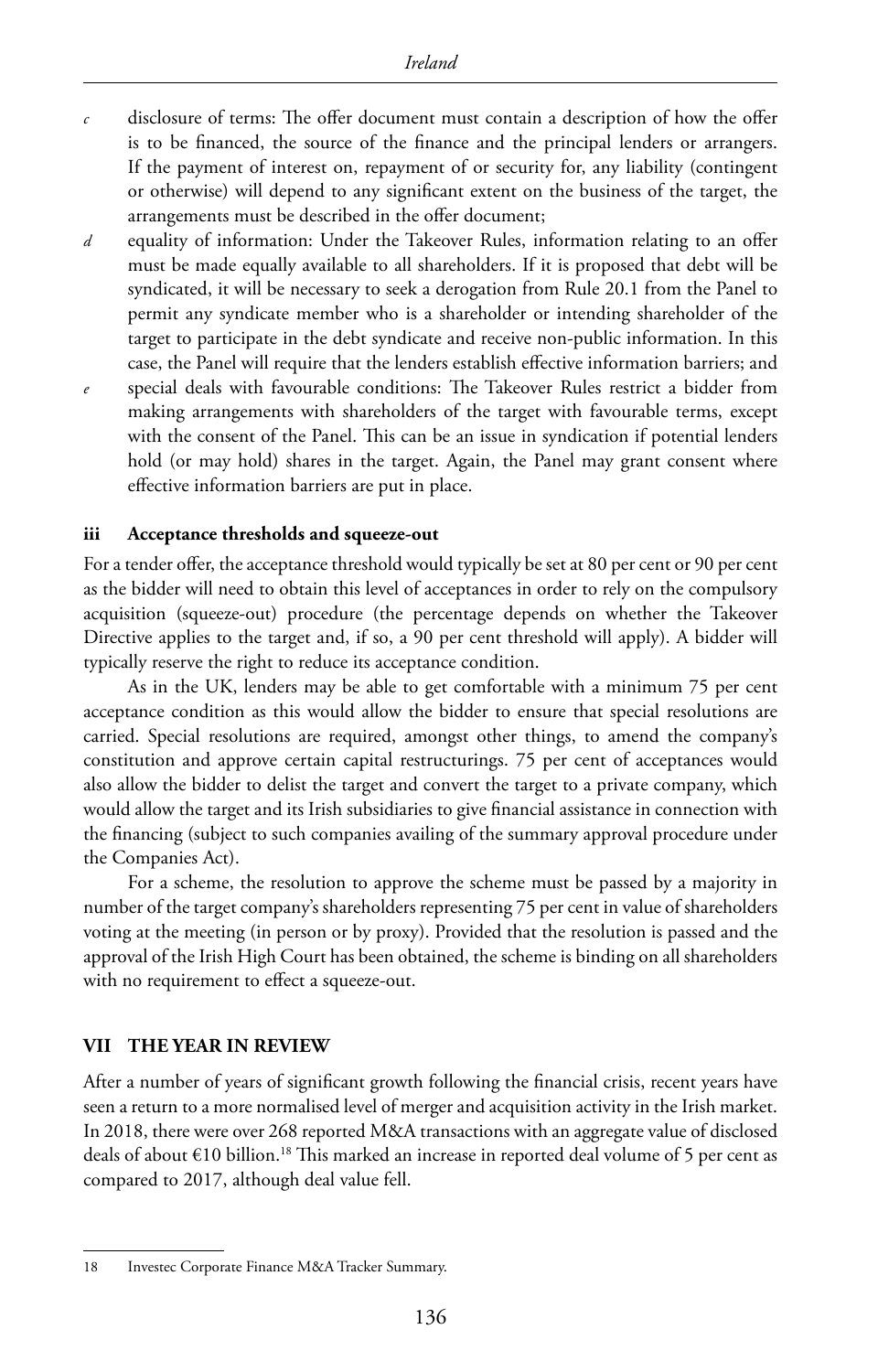# **VIII OUTLOOK**

In July 2019, the Irish Central Statistics Office announced that GDP growth for Ireland was 8.2 per cent in 2018, which is the fastest growth rate in Europe and an increase on the 2017 growth rate. The first half of 2019 has seen a very steady level of M&A activity, with 75 deals announced. In addition, there have been four acquisitions of public companies announced so far in 2019, which is significantly more than in recent years. However, there remains a high degree of uncertainty in relation to Brexit and global markets. Therefore, while there is expected to be a significant level of M&A activity in Ireland over the next year, the outlook for M&A activity is more mixed than has been the case in recent years.

As noted above, bank financing has typically been the main source of financing for leveraged and acquisition financings in the Irish market. We would expect to see alternative capital providers continuing to play an increasingly important role in the Irish market in the future.

No Irish legislative initiatives that would have an impact on the leveraged and acquisition financing market are expected in the coming year.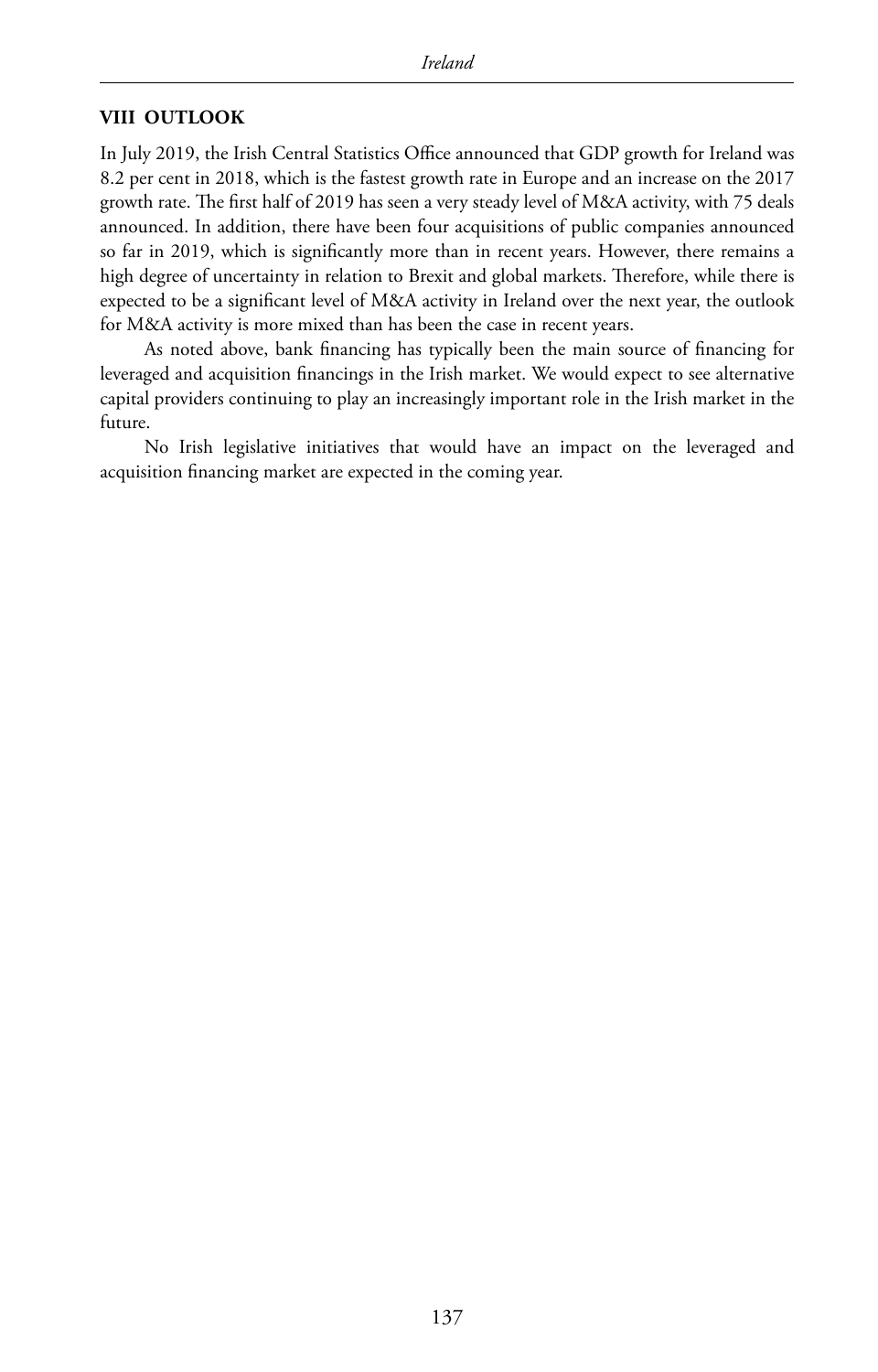# ABOUT THE AUTHORS

# **CATHERINE DUFFY**

#### *A&L Goodbody*

Catherine Duffy is a Partner in the finance department and head of aviation and transport finance. Catherine's practice focuses on all aspects of banking including corporate and acquisition financing, asset financing (aircraft, property, and shipping), securitisation, tax-based financing and leasing, and general banking. Catherine has been recognised as one of Ireland's most influential and successful business women at the Women's Executive Network (WXN) 2017 Awards. Catherine served as chair of A&L Goodbody from 2016 until 2019.

### **ROBBIE O'DRISCOLL**

#### *A&L Goodbody*

Robbie O'Driscoll is a senior associate in A&L Goodbody's finance department. He advises Irish and international borrowers, sponsors, banks and direct lenders on a broad range of finance transactions. He has particular expertise in acquisition finance, real estate and development finance, high-yield bonds, structured finance and loan portfolio sales.

#### **A&L GOODBODY**

International Financial Services Centre North Wall Quay Dublin 1 Ireland Tel: +353 1 6492 000 Fax: +353 1 6462 649 cduffy@algoodbody.com rodriscoll@algoodbody.com www.algoodbody.com